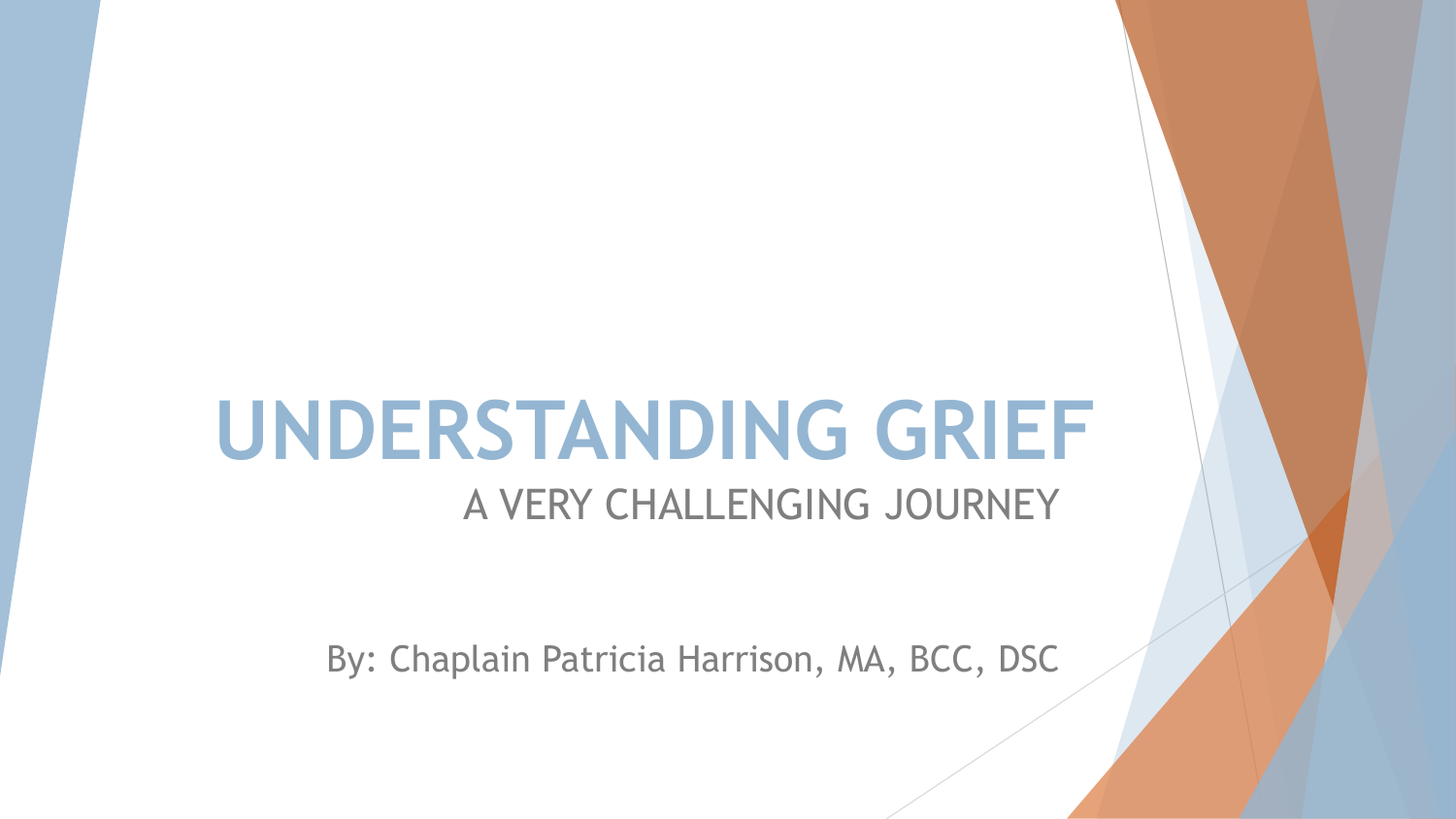All rights reserved: Intellectual Property © Please do not alter this presentation in any way.

- Welcome to this learning module on Understanding Grief. Grief can be a very long and challenging journey at times but it is a very normal part of the paths we trod throughout life. Wanting to avoid it or deny it is very normal, but not helpful. Feel your feelings and honor them. You are a most important person.
- Knowledge empowers. We care about our neighbors and we care about you. We often see many who are grieving. It is quite common to feel helpless yet want to make a difference in their sorrow.
- So we ask: "Is there anything that I can do to make a difference?" "What?" "How?" In reference to myself when faced with a death: "How can I survive?"
- **This module was designed with this in mind. My hope is that this learning** module will make a difference for all of us. It is designed to equip us to better understand our neighbor and ourselves and this thing we call grief.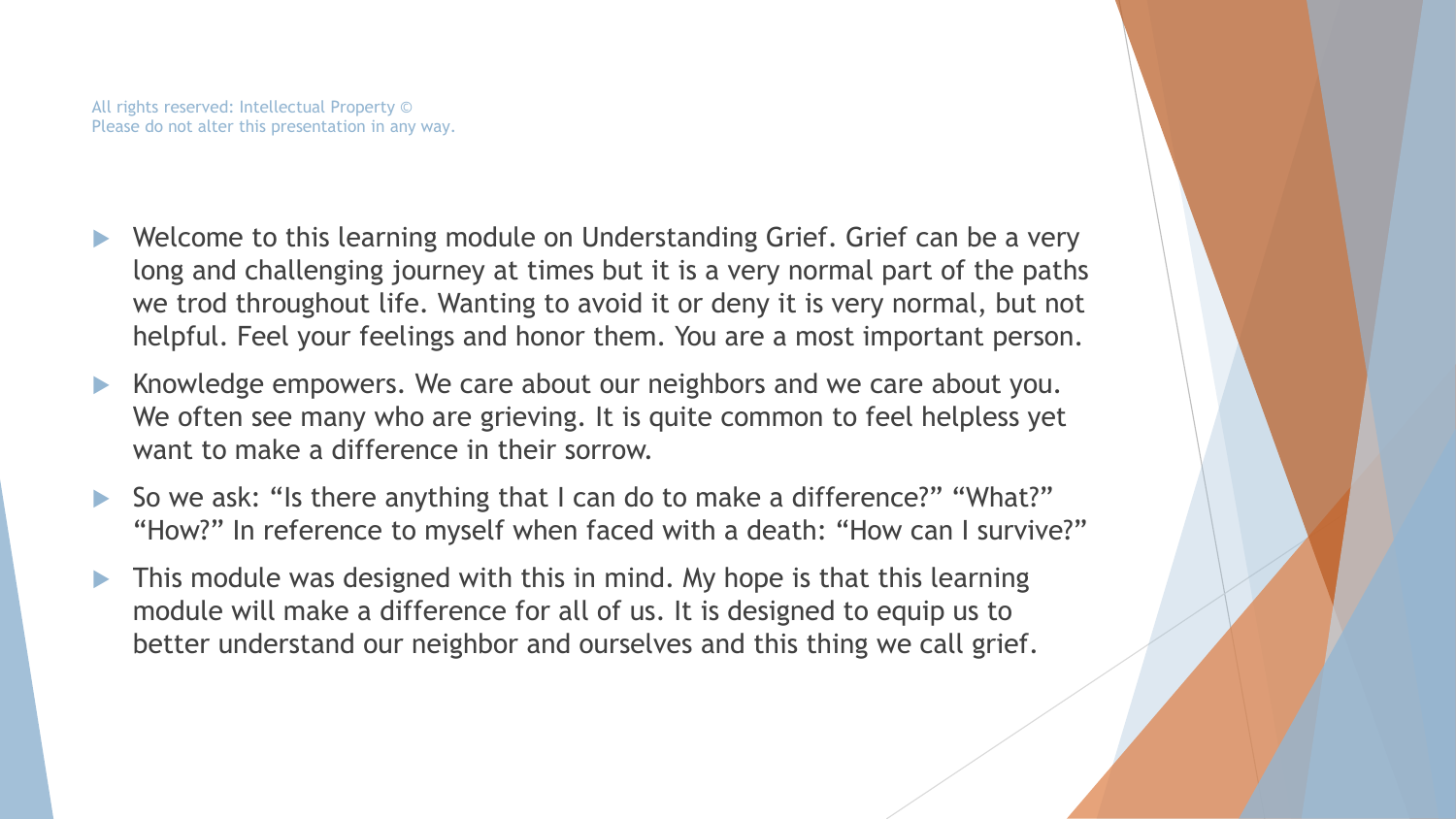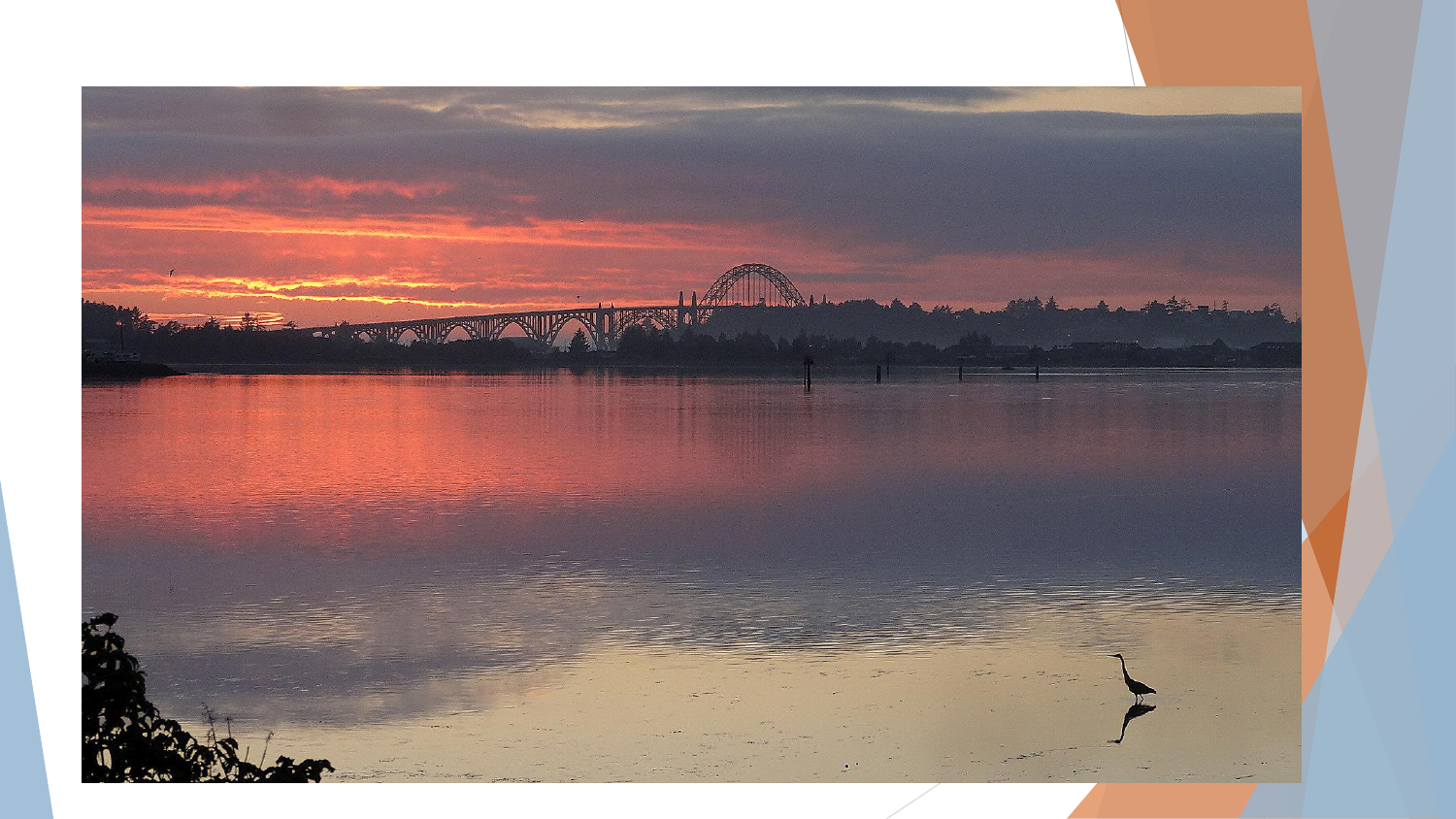### Sunset…

- **Pause for a minute here and take a deep breath as you focus your gaze on this** beautiful sunset. Rest in its beauty. Don't be too quick to move on.
- My sister-in-law sent me this with the subheading, "My brother's last sunset."
- A sunset is often used to talk about the final days of life on earth. There is something settling to the inner spirit about a sunset like this one… It invites us to a certain center within ourselves and acceptance of life as it has been for that day, for that life.
- There is also something mysterious and hopeful that invites us to move forward to what is ahead with hope...even is only a glimmer of hope... a letting go of the past and embracing the new not yet seeable.
- Letting go of the past and embracing the new is no easy part of life although a very natural part of living. When there are turbulent issues in the relationship with the deceased or experiences concerning the event around the death, it is even more difficult. These things can, however, find resolution over time.
- When you are ready move to the next slide.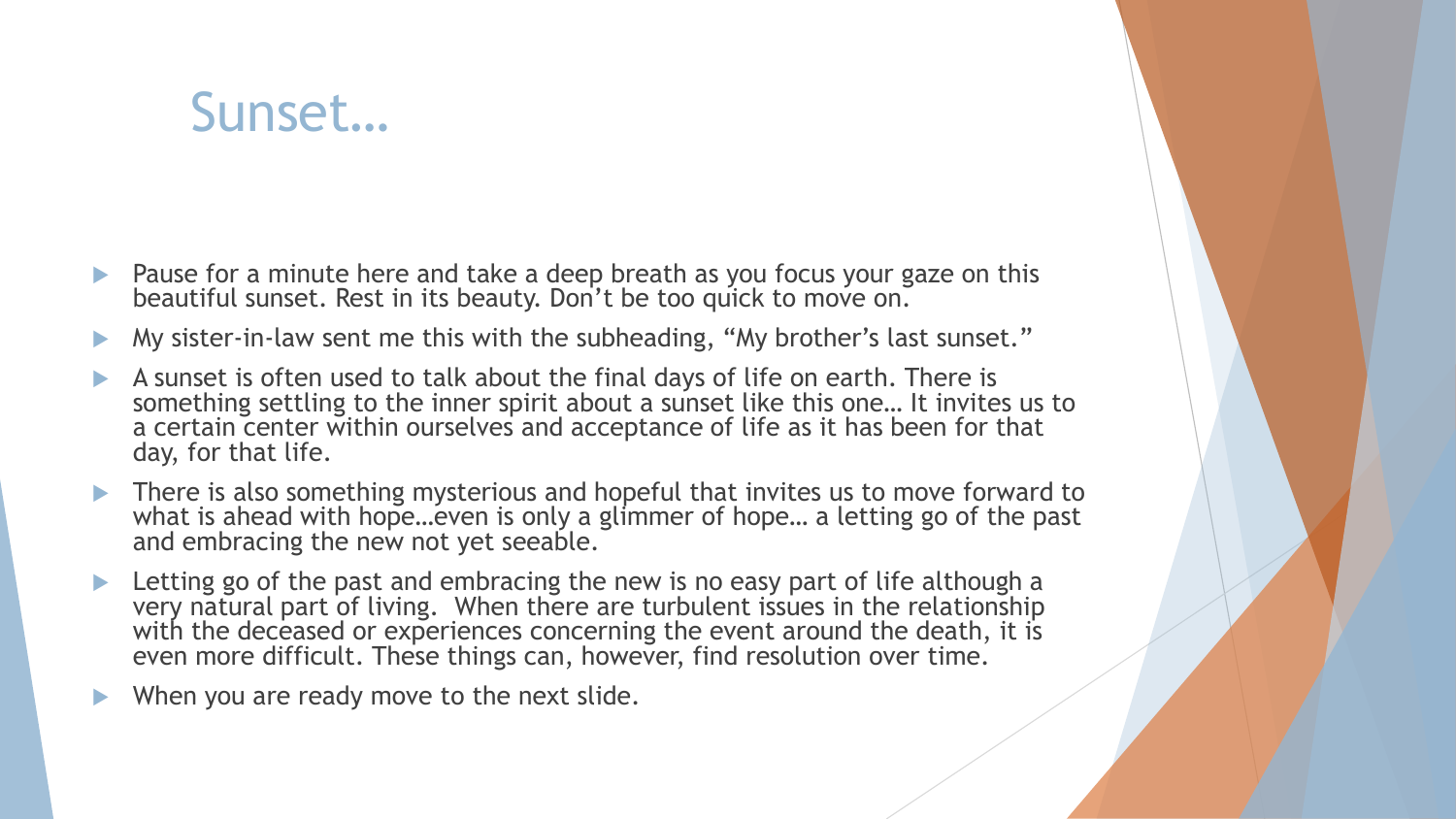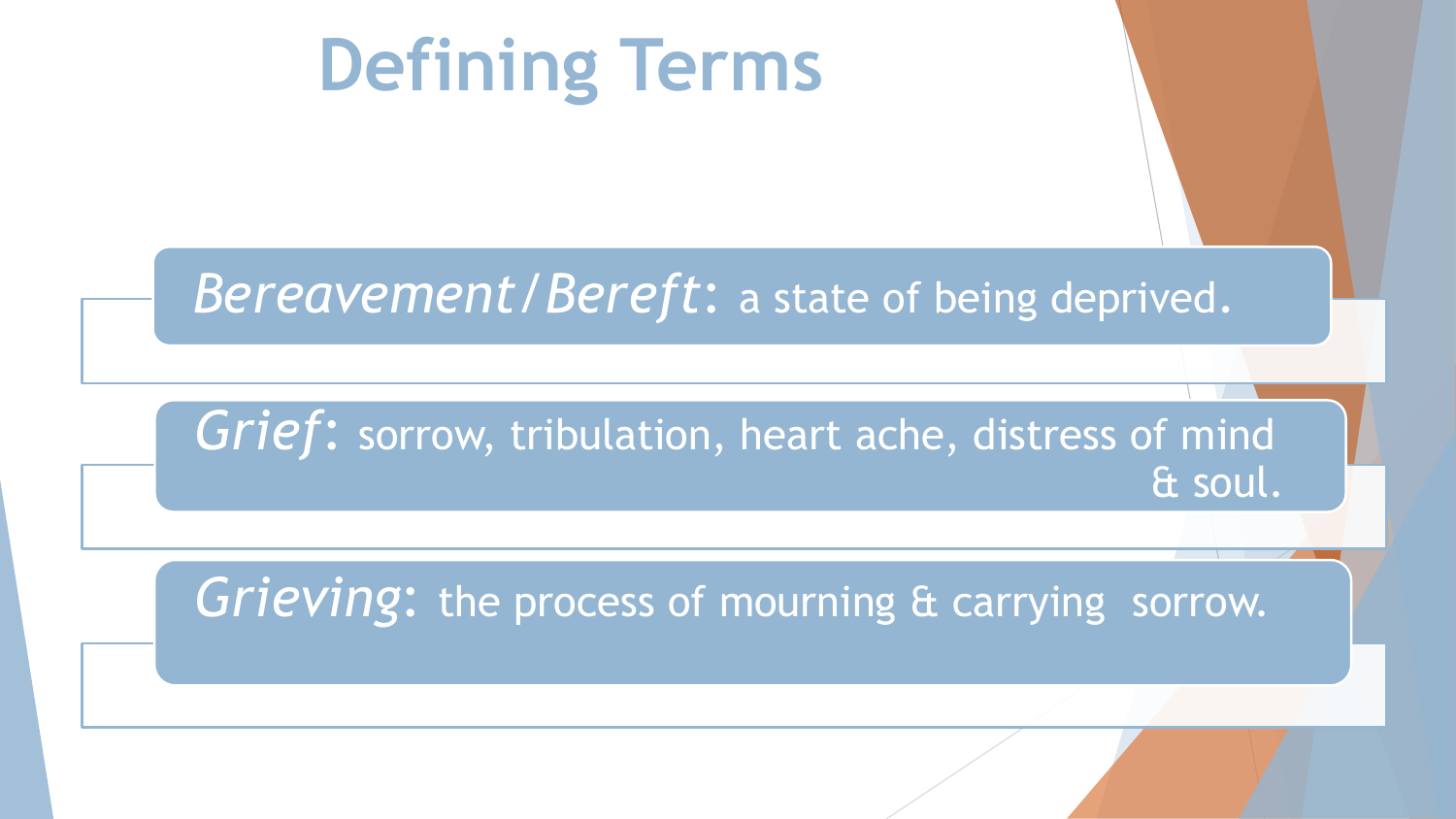## Definitions…

This slide presents a few basic definitions for common understanding.

- Bereavement: The reality of being deprived.
- Grief: The heartache and distress of mind and soul.
- Grieving: The burden and process of mourning, carried in the heart.
- These are all normal aspects of the journey of grief that a person walks through following a death or great trauma. Depending on many factors, these will play out in their own way for each person and for each death encountered. The length of time is also different for each death and each grieving person.
- Sometimes it is beneficial to talk with a professional.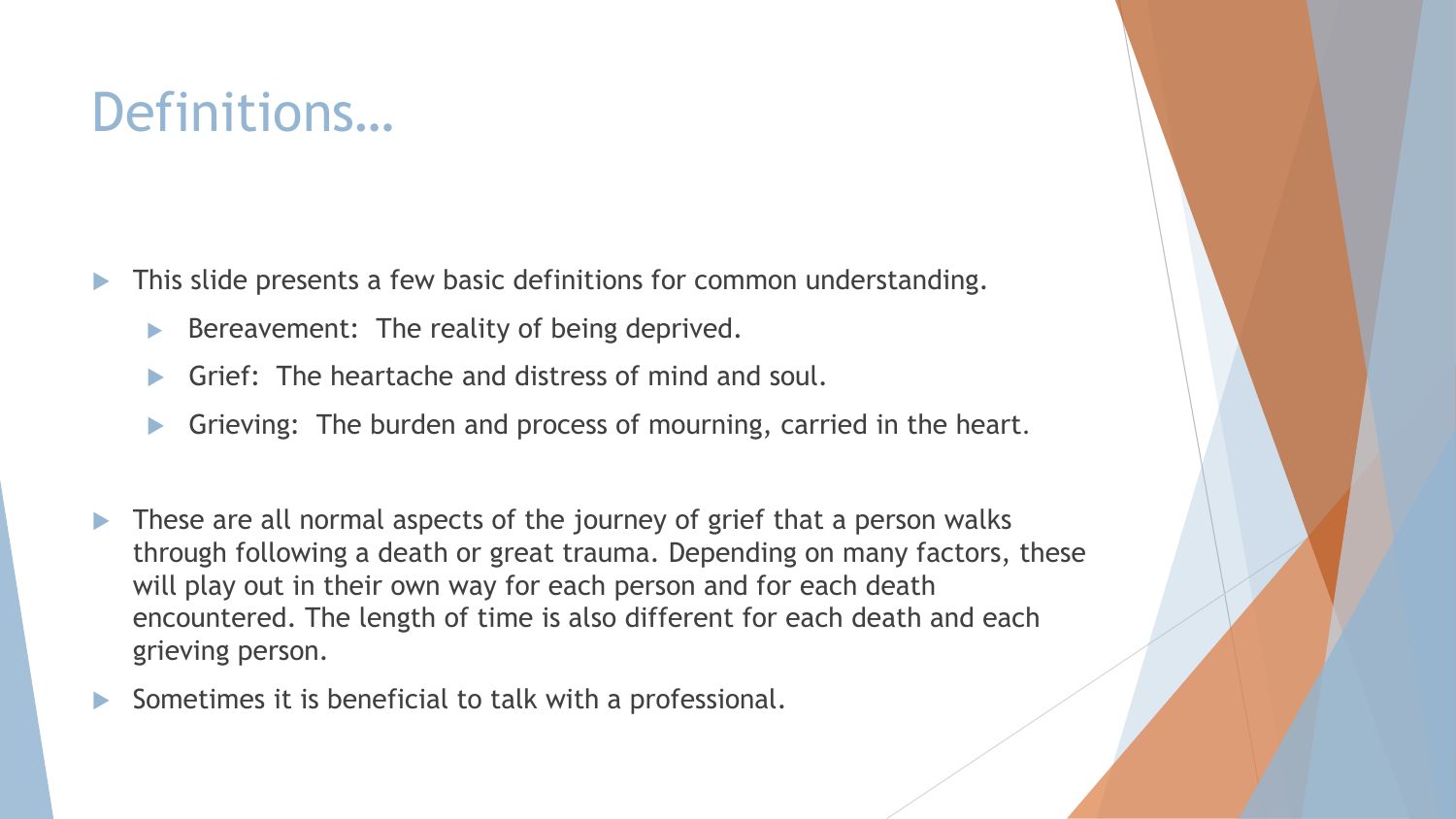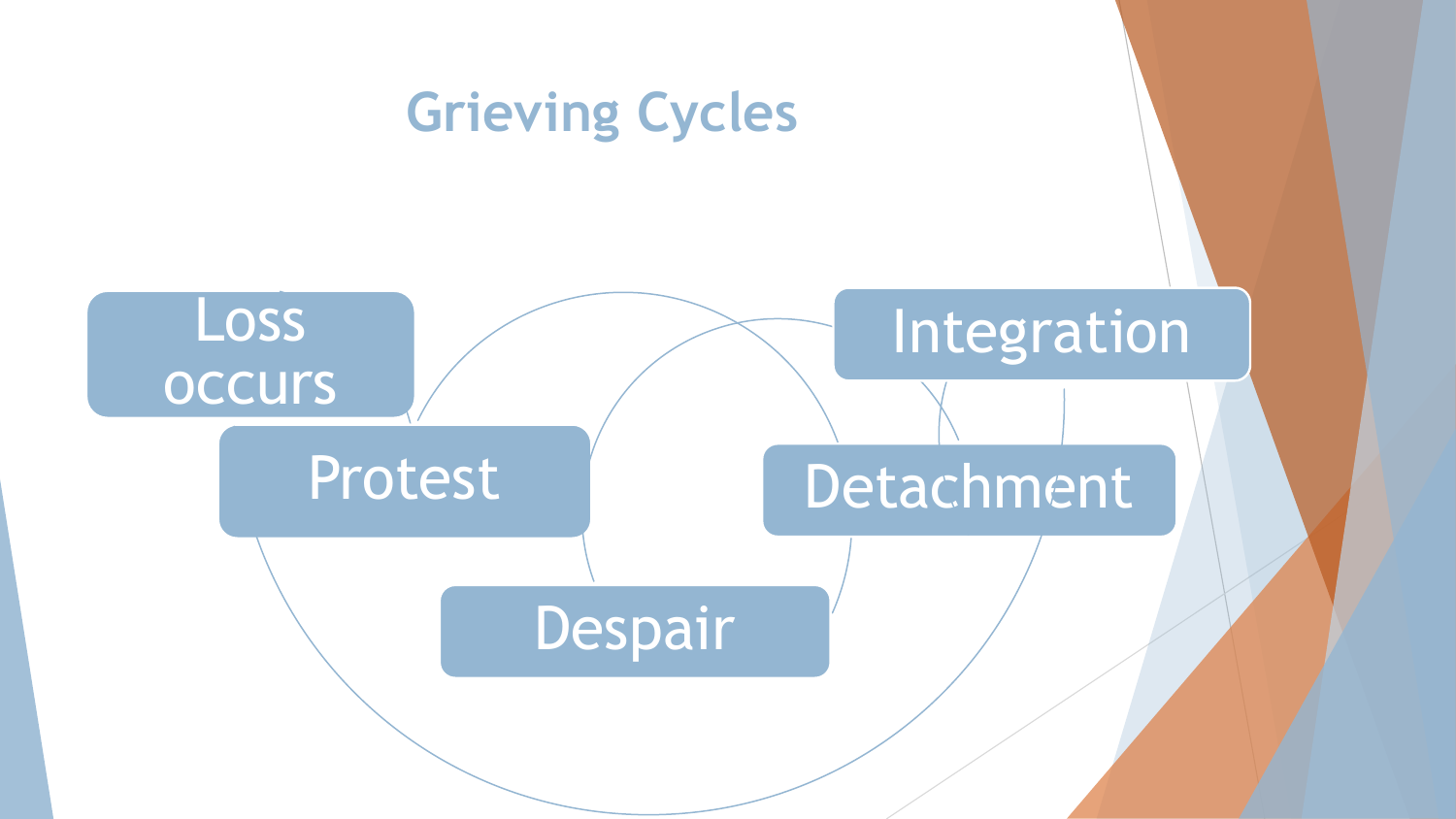# Cycles of Grief:

- The **death occurs** and frequently everything within us screams against it. We are launched into a time into which we do not want to go.
- In varying degrees, it is not unusual for the bereft to **protest** strongly and sometimes loudly the death that has just occurred. As people we have two major defense mechanisms used frequently for survival…. fight or flight… anger or denial. These tools give the bereft person space to grow into a very hard, often jarring, reality that is before them.
- Within the next few months the bereft person experiences a deep sense of loneliness, empty space, hopelessness, powerlessness, feeling lost, disconnected, angry. A season of **grief depression or grief despair** is natural. It may go on for several months or even into the next year, but in time It will change. It is wise, often, to keep your doctor aware of how you are doing.
- Gradually, a new emotional space/**detachment** with love, begins to take hold, followed by a new sense of purpose/**integration** of the past and the present begins to slowly take hold as it is birthed within the heart and mind.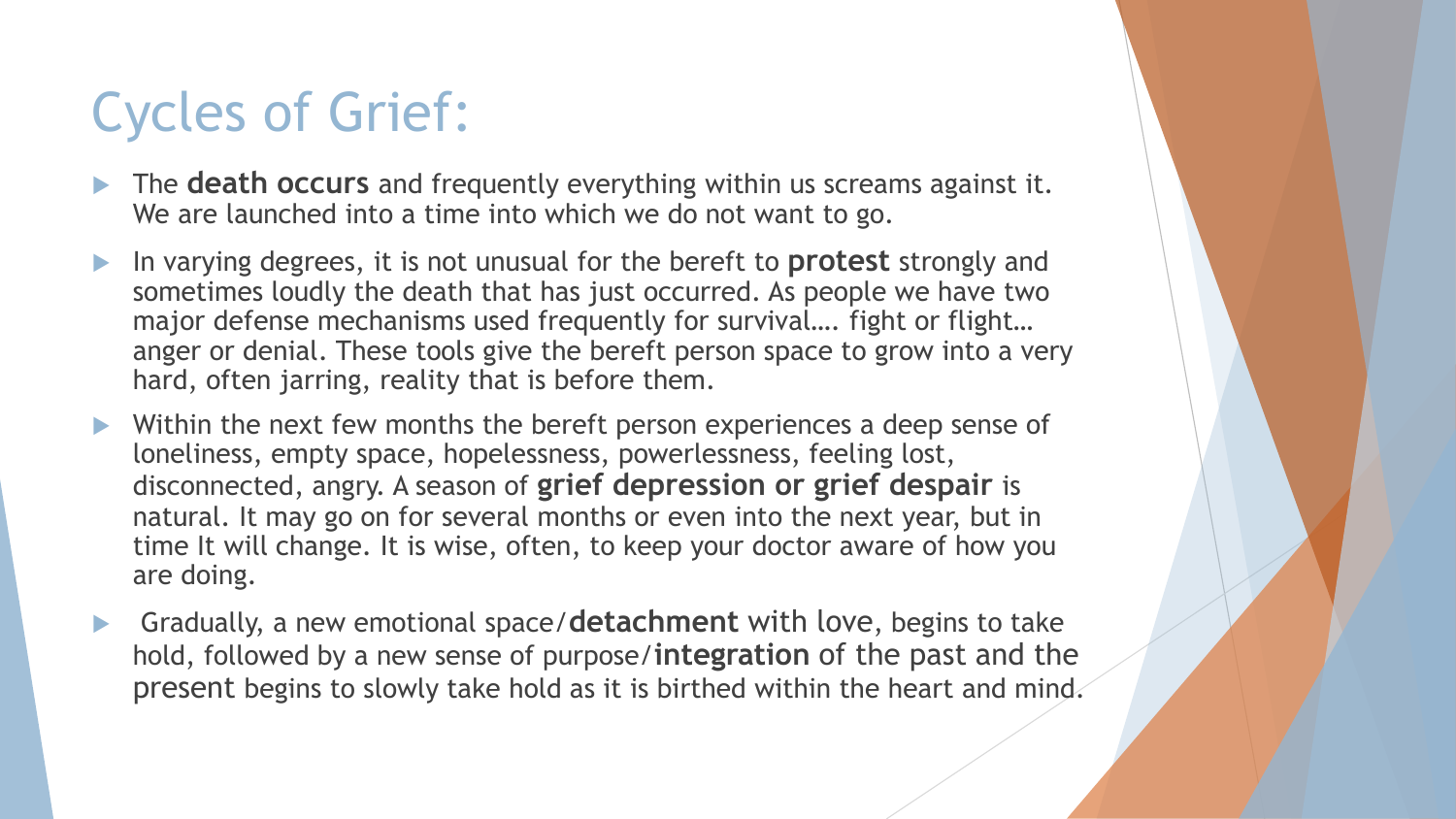### Grief seen as Seasons of a Year

#### Fall/Loss

Summer/ Integration

#### Winter/ Hopelessness

Spring/ Adjustment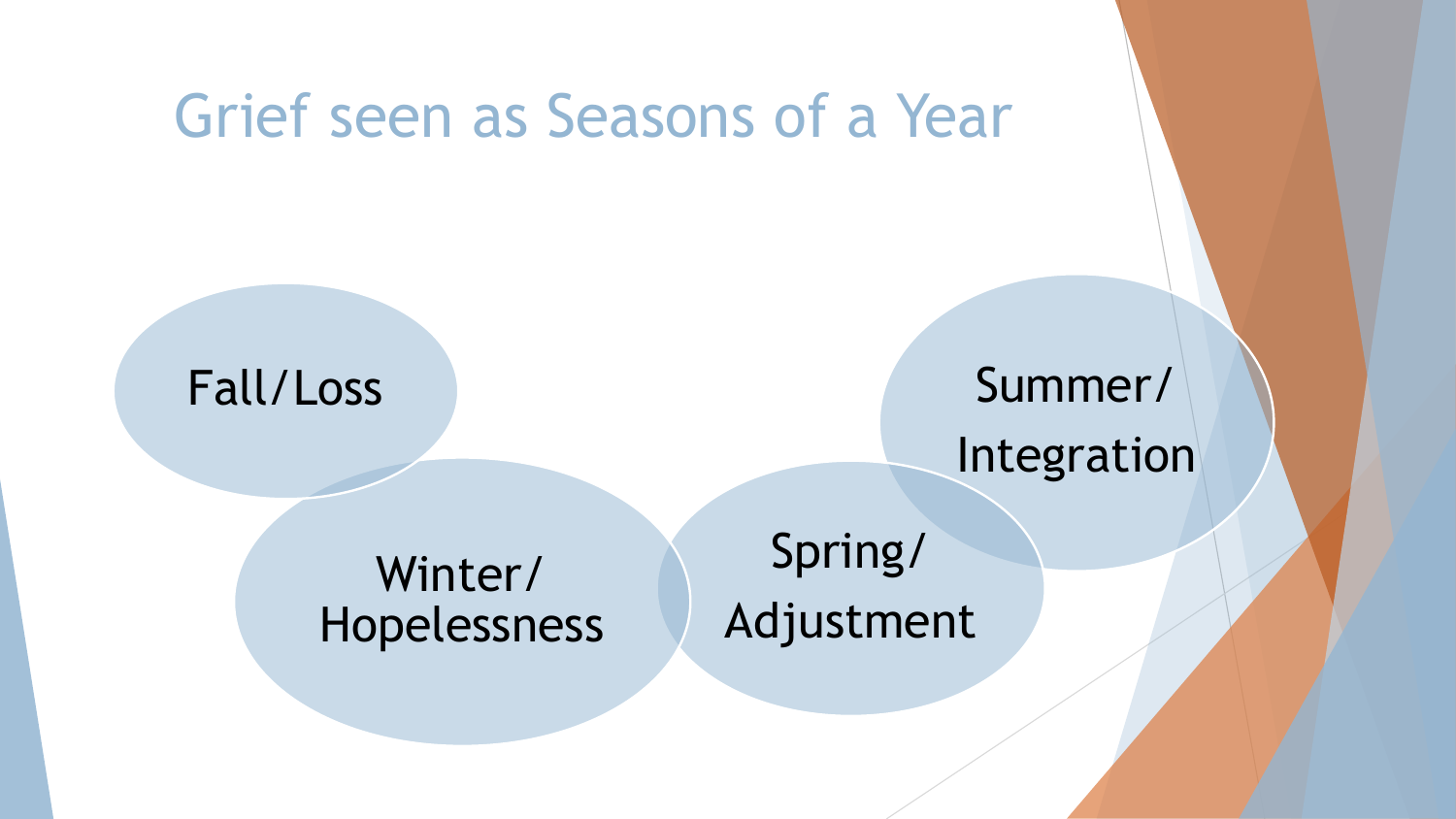## Grief as the Four Seasons Model

- A pictorial way of describing the grief is to equate it to the four seasons of the year beginning with Fall. In **Fall** the leaves begin to turn and fade and die, falling to the ground.
- In **Winter** everything is more withdrawn and often covered with snow. The bear retreats to its cave and hibernates waiting for spring. Other animals wonder searching for food but find little to nourish them.
- In time, **Spring** does arrive though often very quietly and gradually…. observed only as we look back and see where we were and where we are now.
- Finally, the hardest months of the year are gone. **Summer** arrives and life is sunnier, brighter, fresher. We don't forget the past, but we treasure it in a new way. We now can find meaning and hope in the present not forgetting the gifts of the past.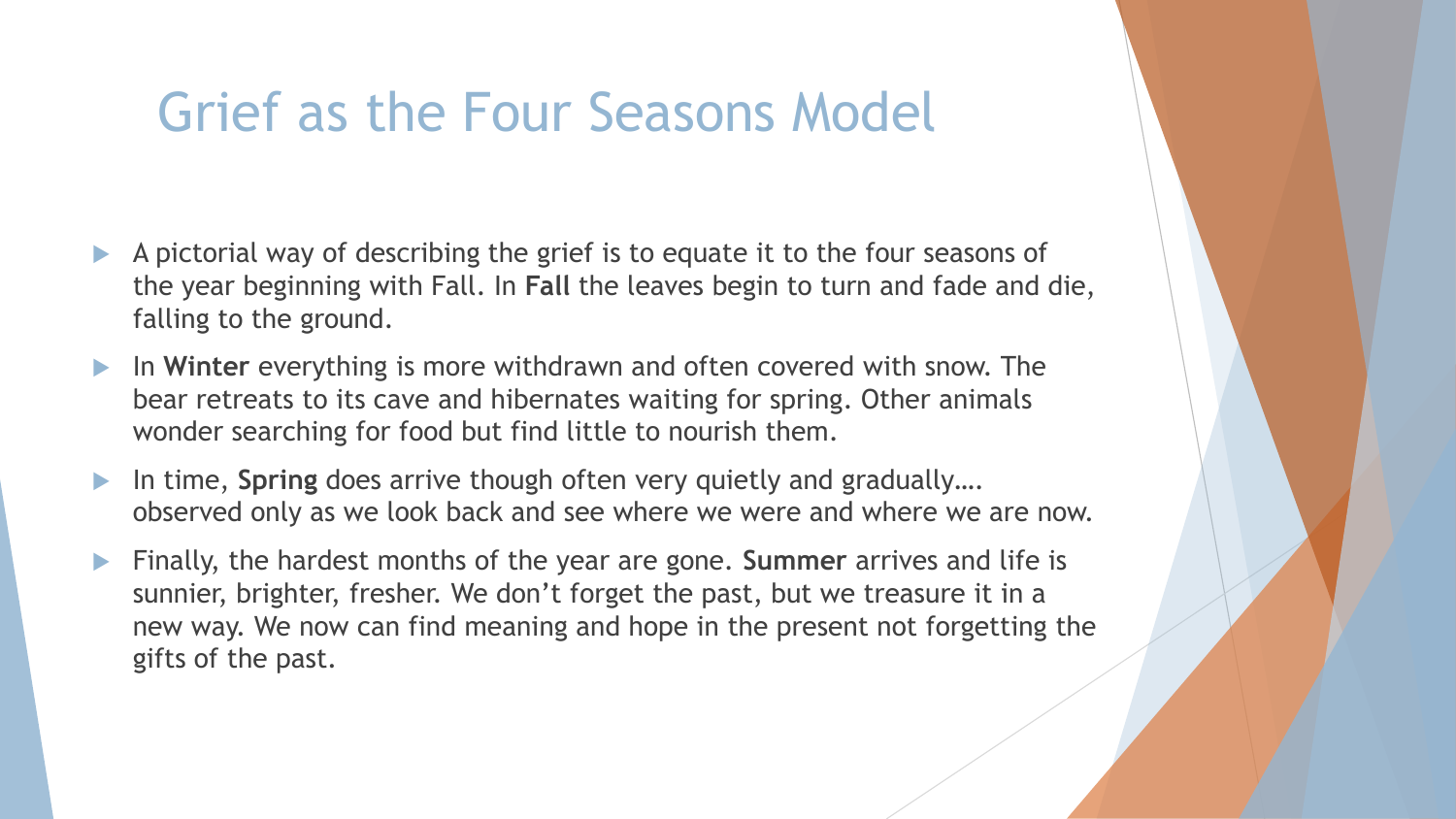### **How Grief Presents itself Psychosomatically:**



#### Emotional Indicators

#### Spiritual Indicators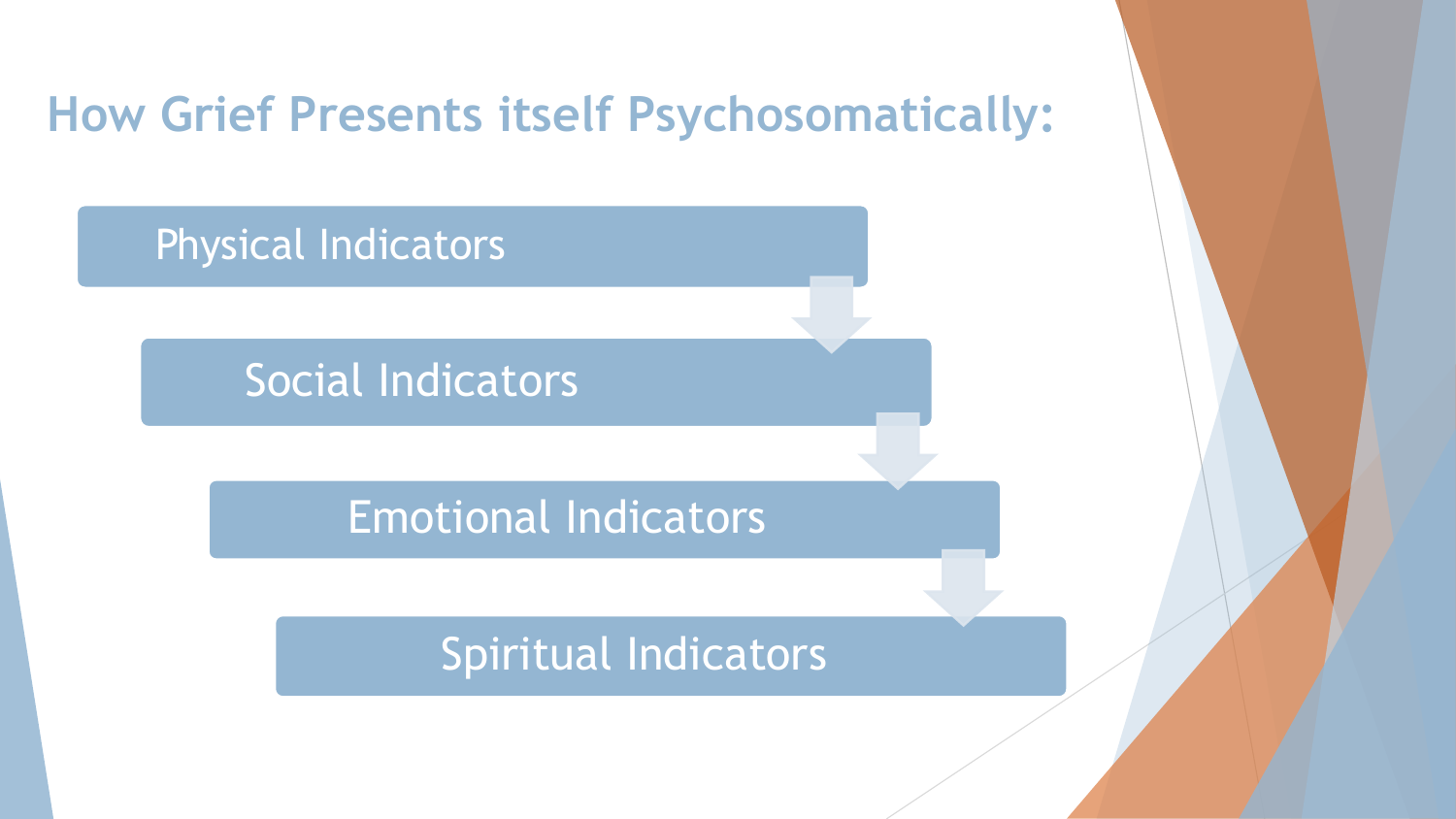### Good Self-Care…

- Grief shows itself in many ways, even if we do not think so. Good self-care and patience with yourself as well as with others is vital. Living in the present, taking the next indicated step, and not looking too far ahead is very helpful. In time you will be able to plan as you had at one time. Since Americans tend to be planners, you may need to adopted a disciplined focus to stay in the present and let yourself have this time to walk through this time of grief.
- Making peace with the loss and learning to live with it with peace of heart is the challenge. It is said that it takes two – six years to fully integrate the death of a spouse and that for a child one never ceases to think of him/her daily. Give yourself time… one day at a time. Know that you are on a path of discovering how to live well now. Respect the journey and keep going forward.
- Daily gratitude for little things… like a rose, a smile, a sunrise and sunset, is a helpful tool…You will gain strength and encouragement only by walking this out.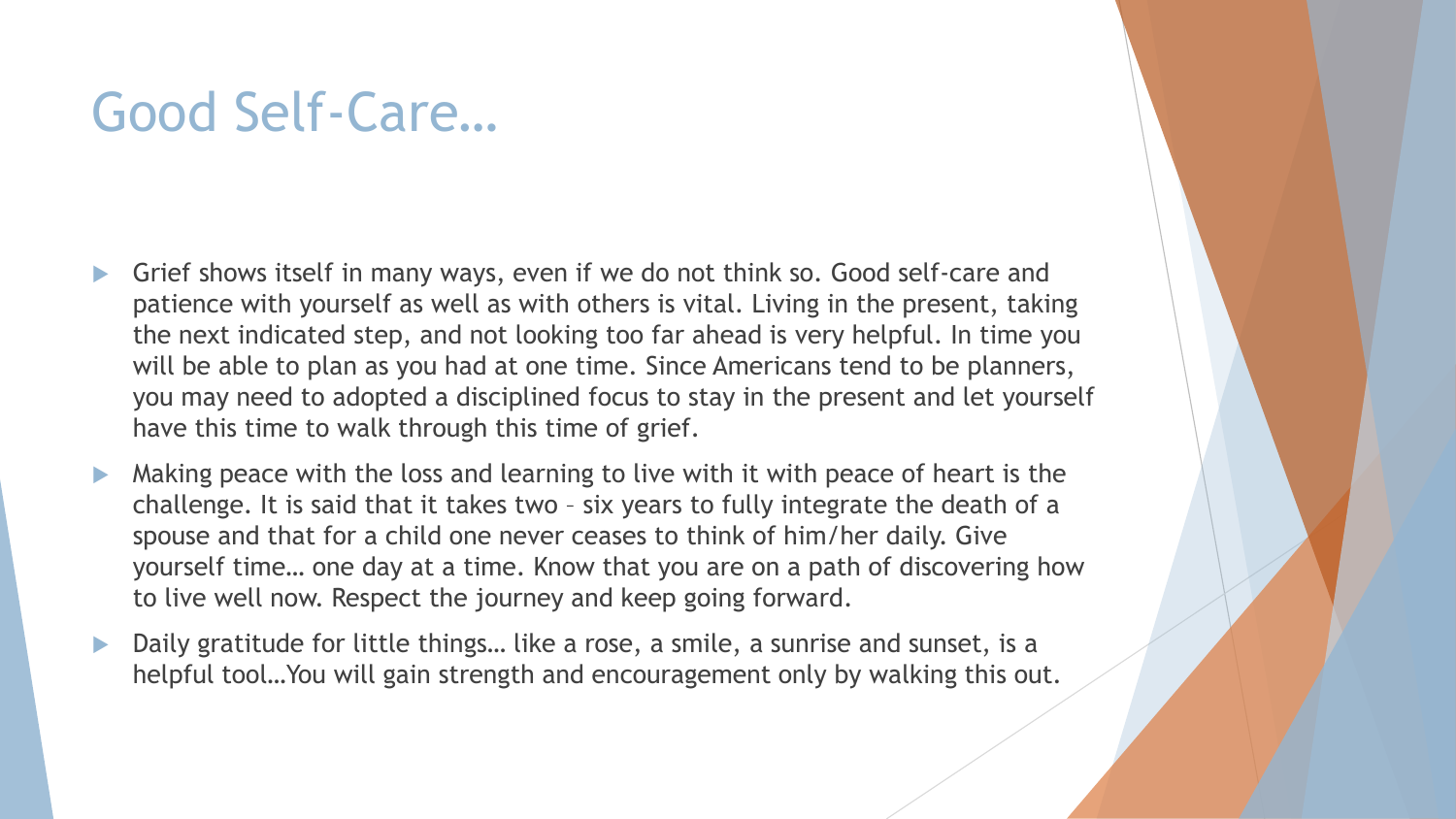# Physical Indicators of Grief:

- The physical Indicators of the grief we are experiencing show up in the BODY, in the BREATHING, in the SLEEP and DREAMS, and in the APPETITE.
- In the BODY it is very common to experience tightness in the chest, headaches, back aches, muscle and joint pain.
- BREATHING can be shallow, even, holding one's breath without realizing it. Deep sighing is not uncommon with the bereft person. When you hear this or experience it in yourself, recognize this as an indicator of the grief you or another is experiencing. For yourself, take time to pause, reflect, own/name the feelings you are experiencing at that moment. That in itself empowers you to keep going forward without denial or anger reactions…. Acknowledge, "Yes, I am, still grieving a lot. It is normal and it is okay. I will get through this."
- SLEEP disturbances and difficult dreams are very common. Try to have a routine. Turn lights down low an hour before bed. Sometimes sleeping on the spouse's side of the bed helps. Comforting DREAMS may occur, as well, or a sense of the person's nearness, or some sign of hope. Look to the fruit these produce…peace, joy, love, encouragement. Be grateful. To be authentic, these cannot be force.
- Loss of APPETITE and weight loss or gain even when eating regularly are also part of the picture. Again some food with routine keeps up your immune system.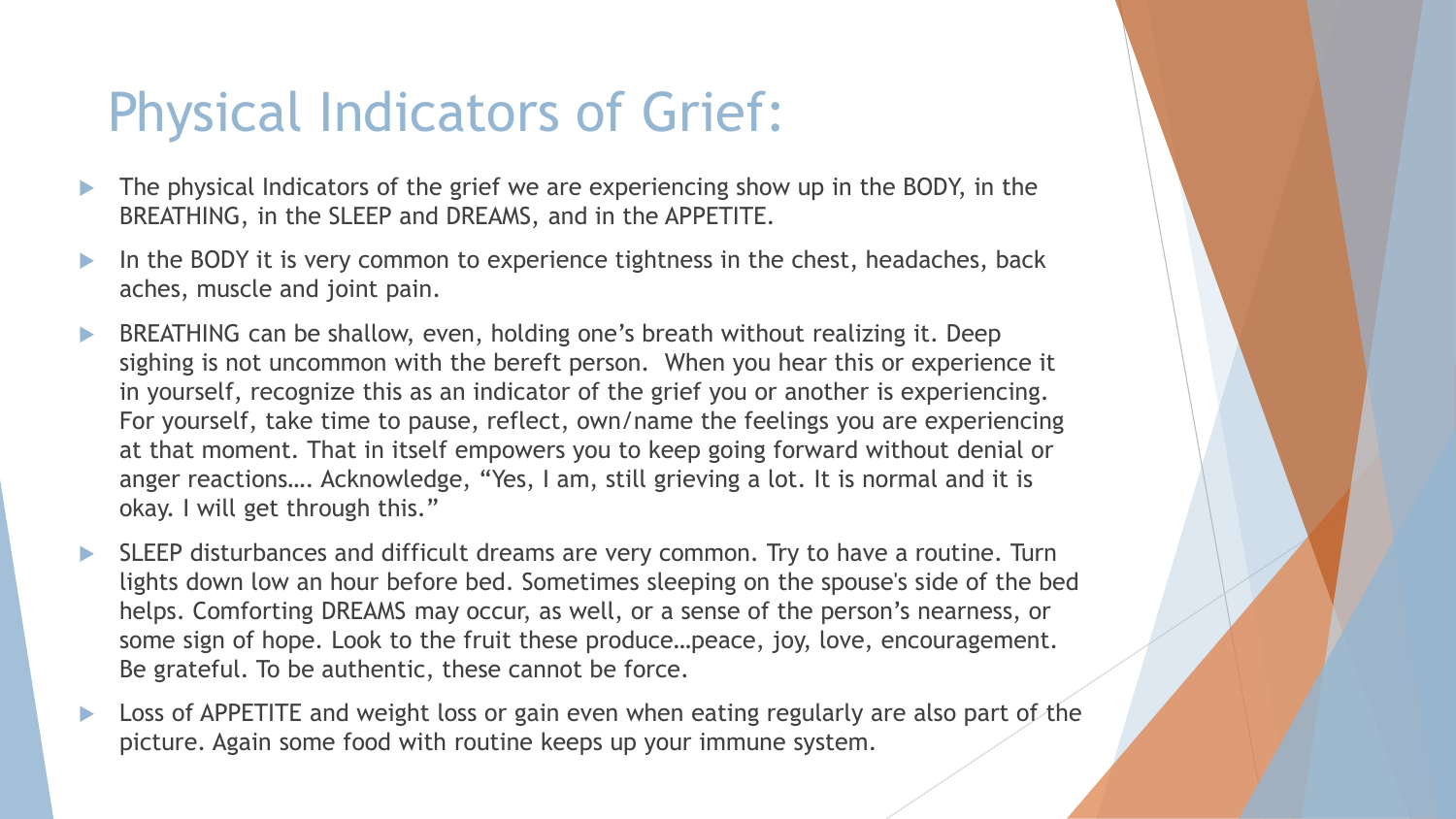### **Social/Emotional Indicators of Grief**

Withdrawal from Activities

#### Isolation: Time in the Cave

#### Impaired Functioning [temporary]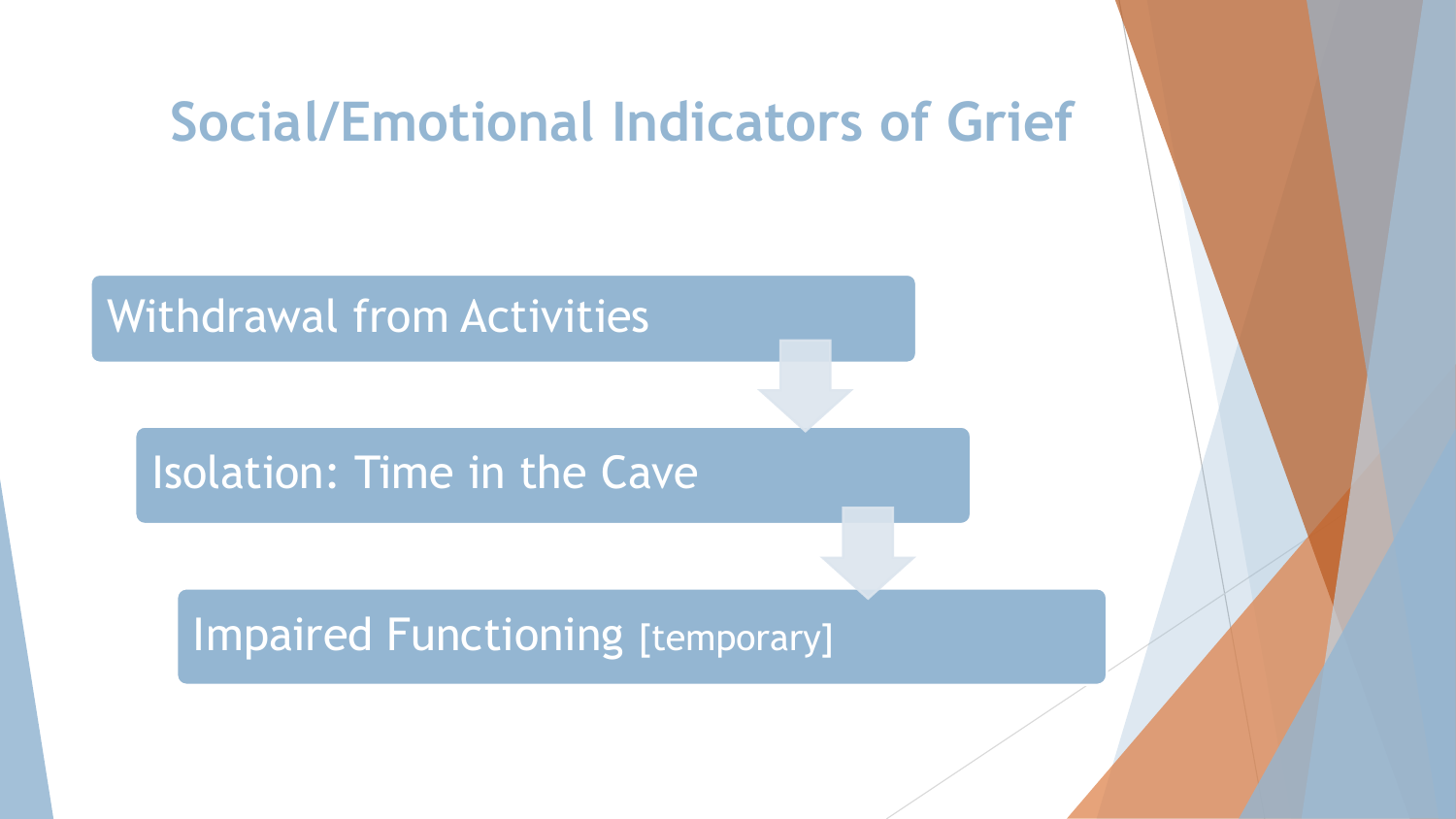# Social/Emotional Indictors:

- A grieving person frequently experiences little to no energy. The mind is very preoccupied with the deceased. This is a very necessary and normal part of the healing process. In time over the year renewed balance will return.
- It takes considerable energy and attention and emotion to be engaged socially. Usually we don't give that much thought, but with grief to focus that energy outward is often too much demand on the mind and the heart of the grieving person initially. Grief is necessarily a very inward demanding path.
- Please, respect that and let the neighbor or your family members know that you are there for them but keep your kindnesses sensitive and brief. Let them set the pace. Check in with the bereft person regularly, run errands or send a card or pray over the phone, or whatever is brief and meaningful to the two of you for the beginning months. You may need to be the one to gently teach others what you need if they have not yet been able to learn what you are right now.
- A daily walk with or without a friend, a shared but brief coffee or tea time at the house rather than a public setting can greatly support and undergird the person in deep sorrow. What works for one is not always helpful for another. Be sensitive.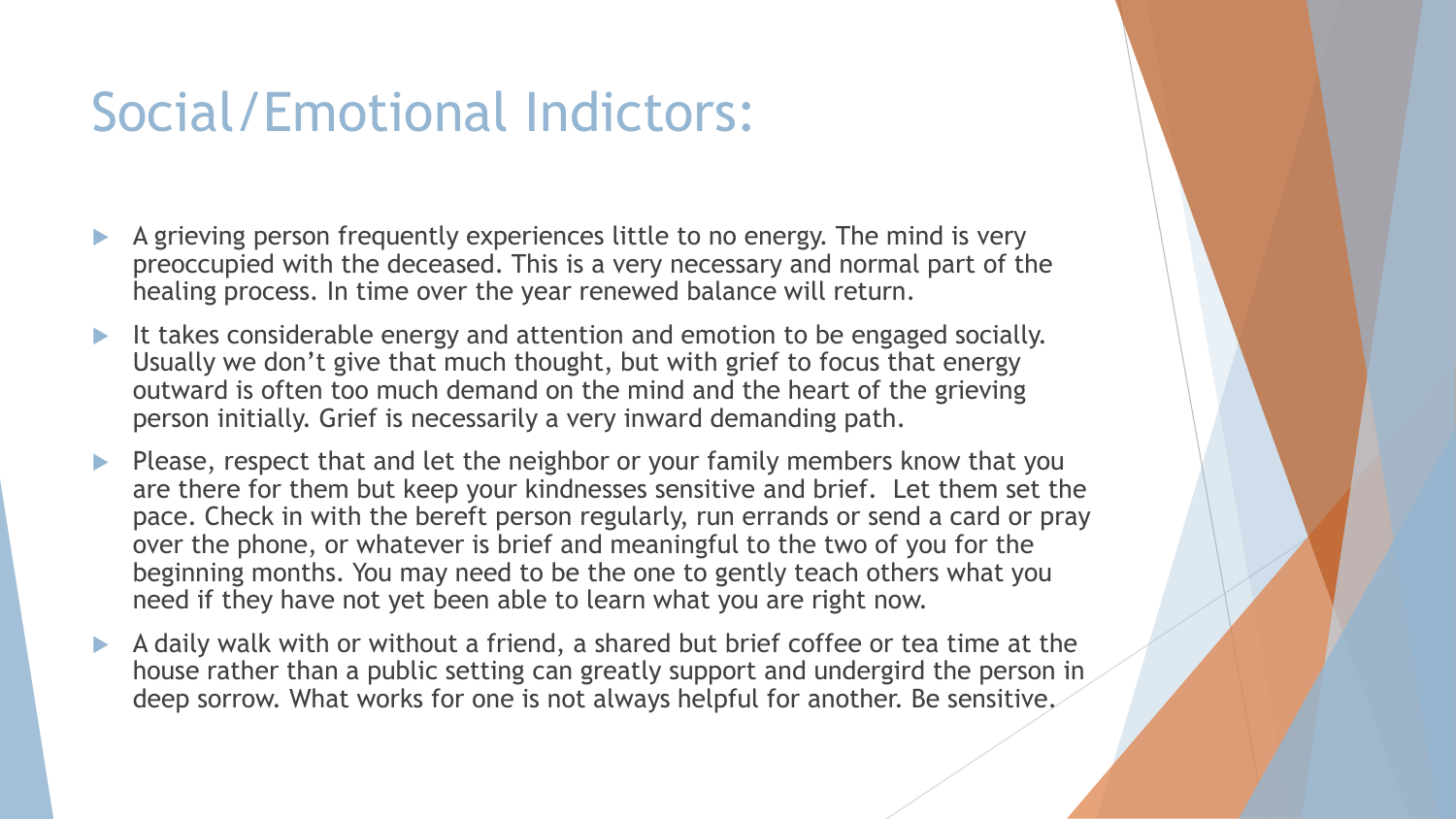# page 2:

- Much crying is a very good thing… a very necessary thing. Crying releases endorphins into the body that actually help maintain health when a person is grieving. Remember the grieving person has encountered a major shock to their whole being. The impact is in the area of the physical, mental, and spiritual well being of a person.
- Finding ways to cope in this major adjustment time is no easy thing. We often cope through a "flight" or "fight" syndrome. Both withdrawal and miss-placed anger are simply manifestations of the grief at this time.
- It is common to be flooded with regrets and "only ifs." Most of these speak to the utter powerlessness experienced with a death. Even though death is a normal part of life and will come at some time we can be caught off guard with our lack of control. We can take some steps to control it but the final call is not ours. We can take some steps to delay it but the final call is not ours.
- Even when tempted with suicide, a study shows a 100% outcome when a small group of survivors whose attempt had failed, were asked if they regretted their choice. A person deep within has a core instinct to live.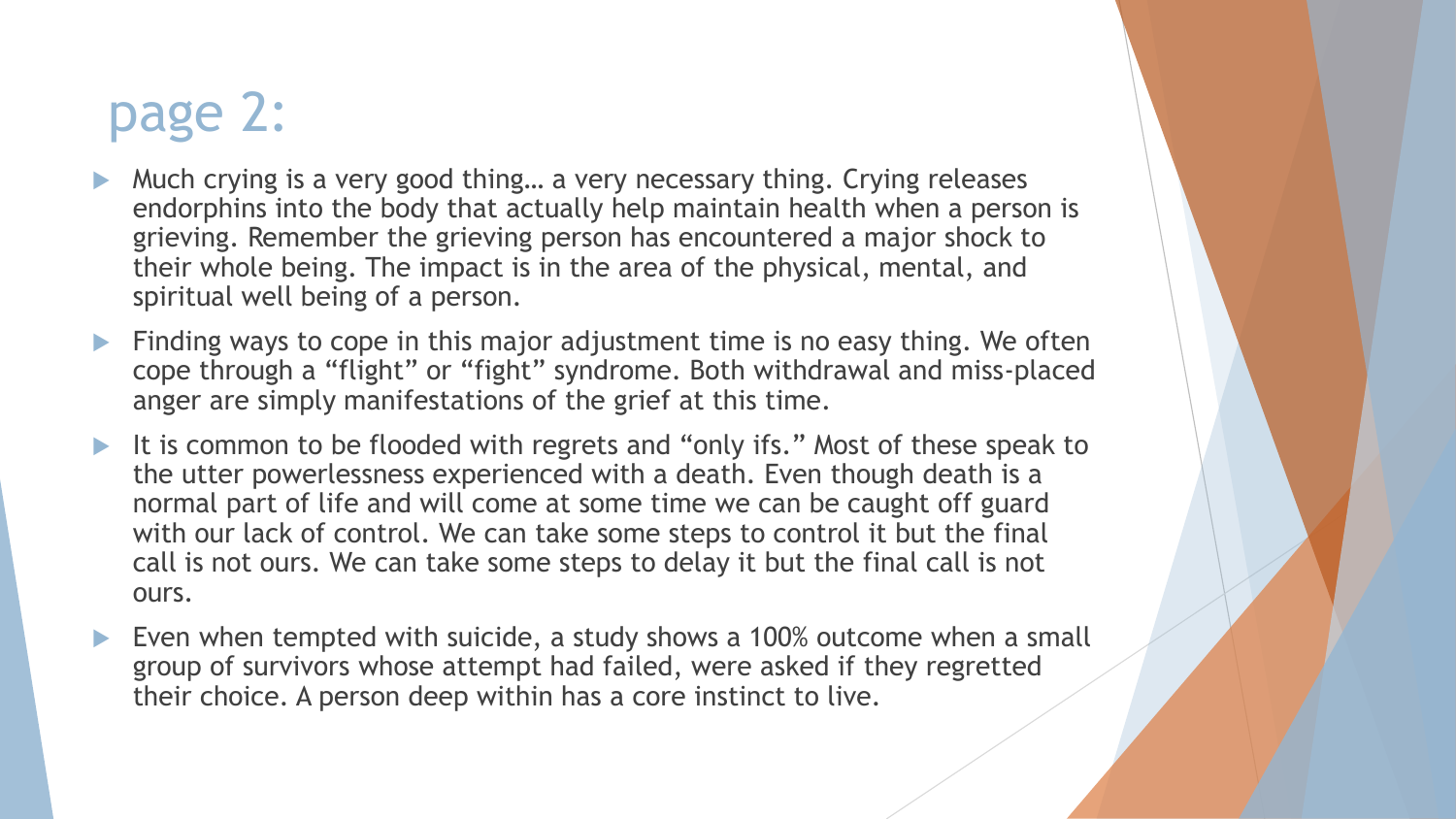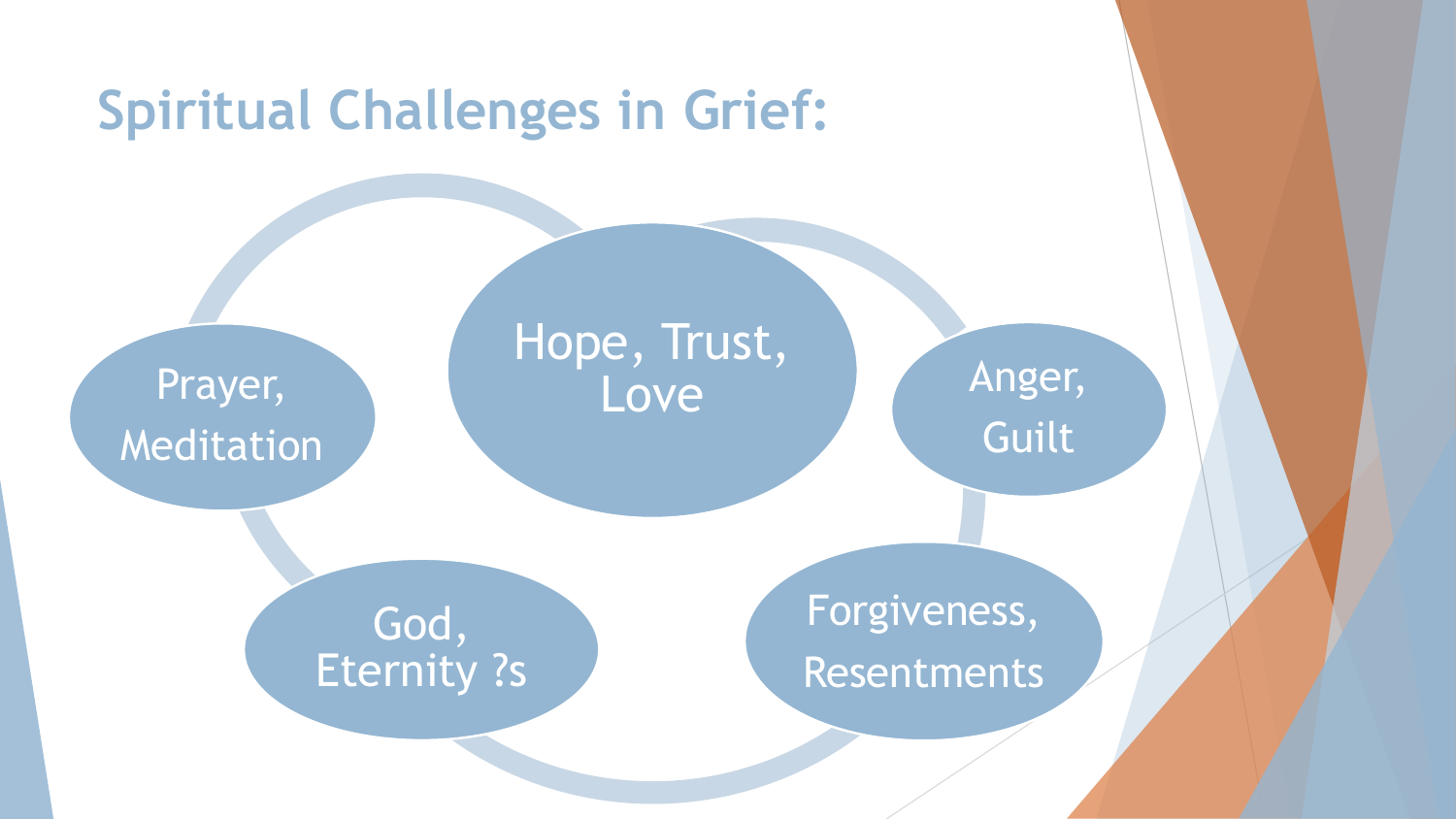### Spiritual Aspects Common to Grief

- ▶ HOPE...TRUST...LOVE are at the heart of Spirituality. Spirituality is a core part of human existence. It is a deep inner part of every human being and is discovered as one lives and becomes more aware their inner world and searches for truth and answers to life's deepest questions about God, meaning, existence and what awaits after the death of the body.
- When you have encountered a death, it is a good time to let yourself explore these areas of spirituality that arise for you. You may have or have not settled these questions in your own mind before, or you may have new questions because of this death. Do not brush them under the rug. They have surfaced for a reason even if uncomfortable… give yourself a greater gift of interior freedom as you honestly look at what rises up in your heart and mind.
- When a death has happened it is not uncommon to have to make peace with disturbing circumstances around the death and/or unresolved issues in the relationship with the deceased. Sometimes this can be the most challenging part of adjustment. Face it squarely. Talk to a professional as needed.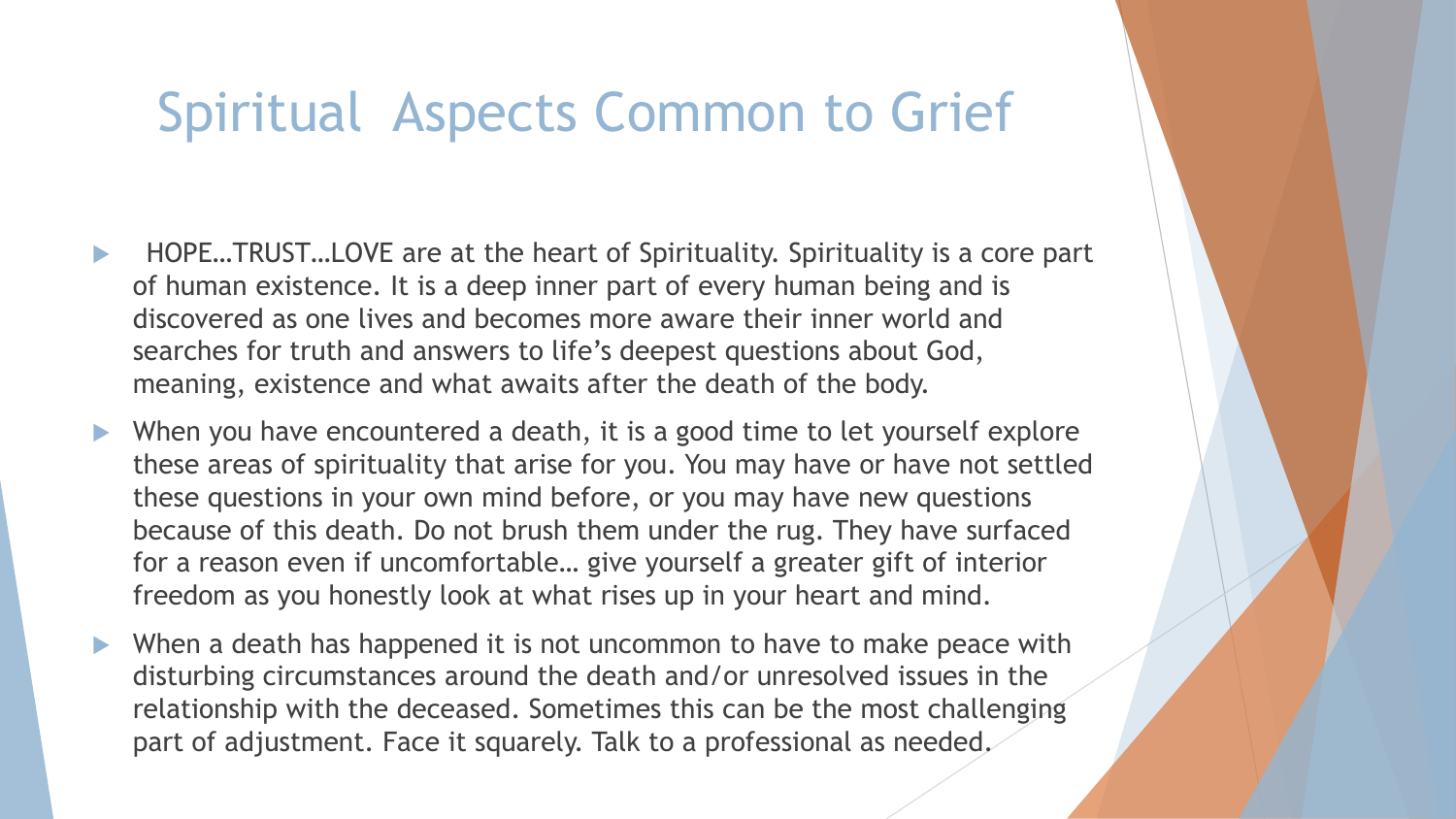# page 2:

- When grieving some people report not having an inclination or ability to pray and/or meditate and others report turning to that consolation more. Know that all of this is natural. Sitting in Silence with a simple, quiet focus on a rose or a cross or the picture of the one you love can be a comforting approach to prayer and meditation.
- Silently sitting in nature, being present to the sounds, images, and all that is there is often helpful. In grief a person is more in the heart than the active left brain. Honor and accept this different kind of reflective or prayerful quiet. The use of music, special songs, religious songs, classical pieces, the harp and more can help console and comfort.
- It is not uncommon for people to have experiences of their loved one's presence, a dream, a sign, a quiet inspiration or thought that brings encouragement and somehow is uniquely that person. If the fruit of that experience brings peace, joy, encouragement, or love, courage… keep it simple but receive it with gratitude. It cannot be manipulated.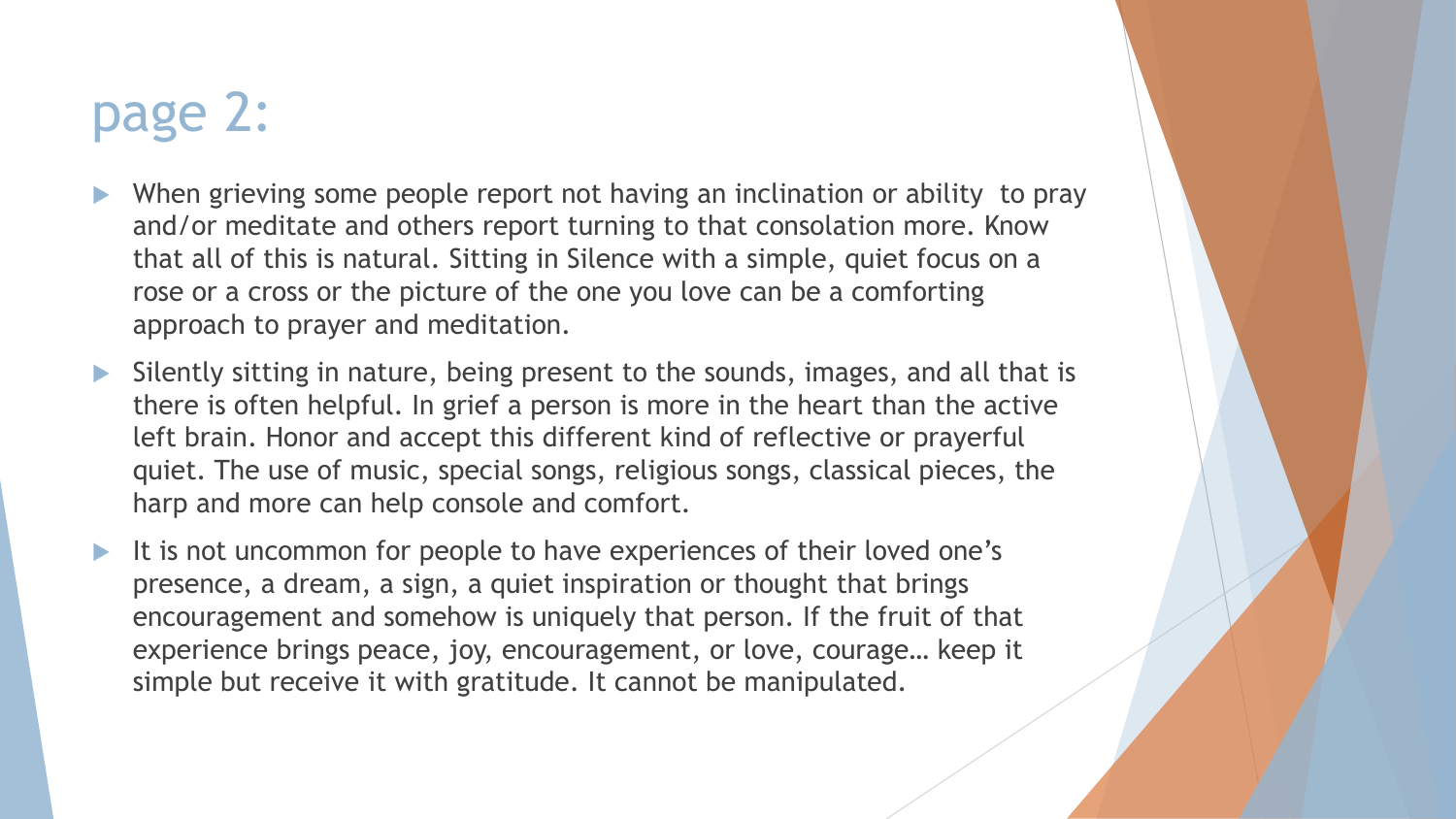# **How can I Help & Comfort my Neighbor?**

When I'm feeling responsible for:

- I try to fix or control, I don't listen.
- I feel… tired, anxious, and fearful, distracted.

When I'm feeling responsible to?

- I listen, encourage show empathy.
- I feel…relaxed, free, and aware/tuned in.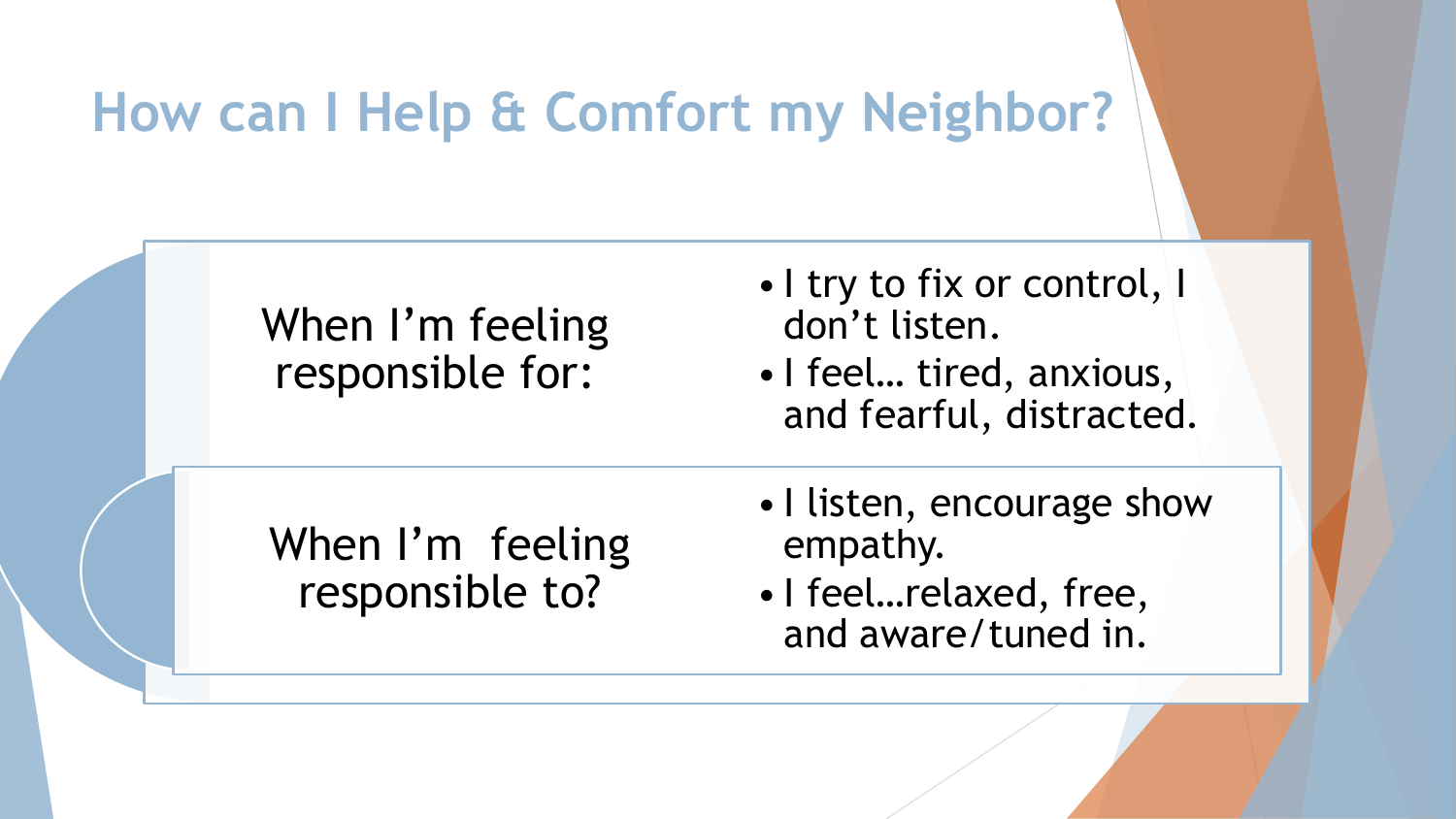### Bringing Comfort to your Neighbor:

- First, to comfort your neighbor, check in with yourself and see where you are as this slide demonstrated. Are you trying to fix the sadness of the other person or even control it? Are you able to simply let them tell their own story without your interruptions? Can you show empathy and be a quiet listening presence?
- You may well be grieving, yourself, and you want your neighbor to feel better. But the reality is that it is easy to say what comforts oneself all to frequently. Our own feelings are what is really driving us. Grief is very uncomfortable for everyone, at times. It is experienced and dealt with individually.
- Let your neighbor speak for her/himself as you show a simple, gentle concern. Ask, "How are you today? This must be very hard." Then listen and be present to them. This is a time to keep most comments to yourself, but your prayers, kindnesses and respect provide a platform of stability at a very shaky time.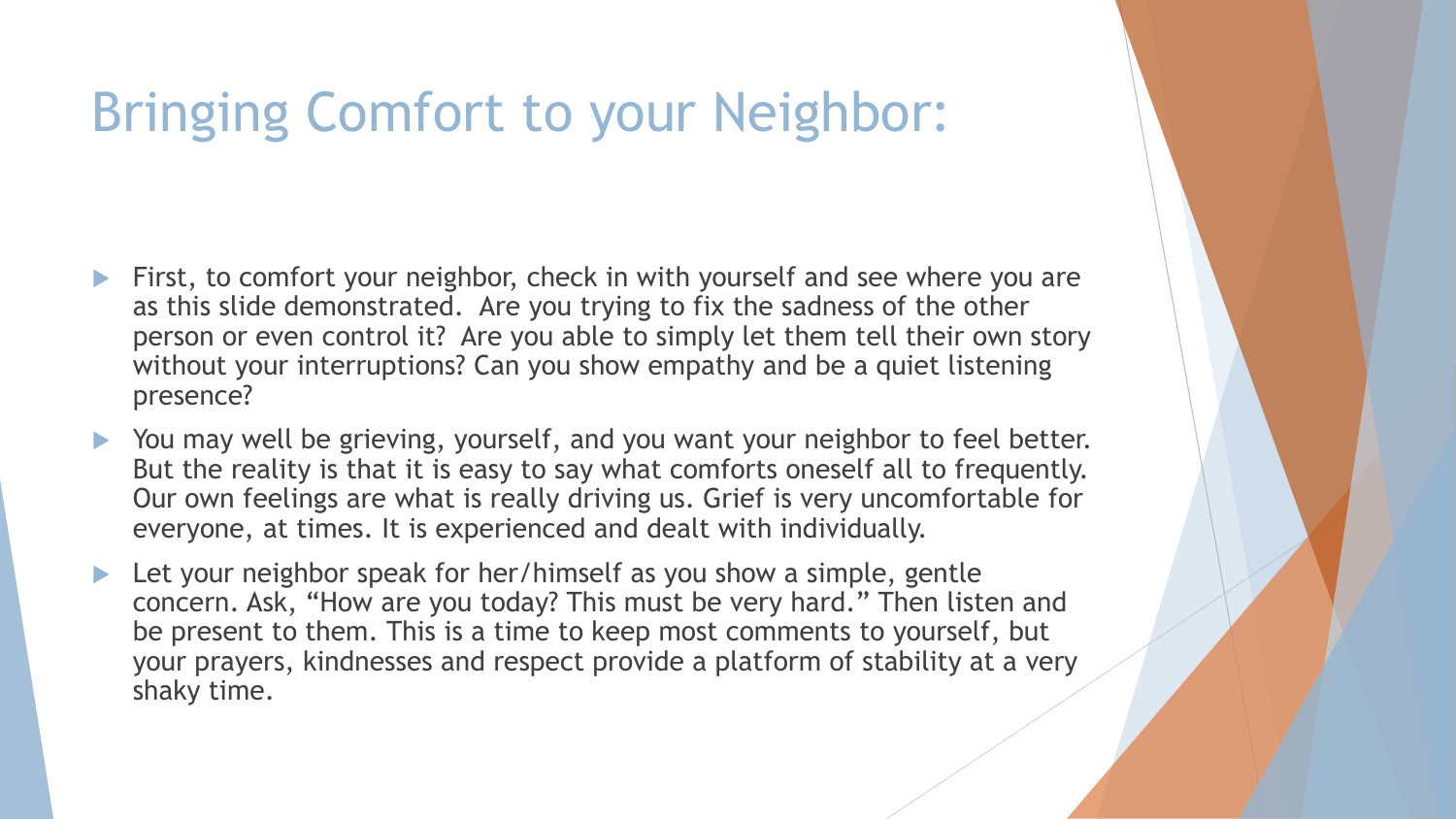# **What your Friend does NOT Need:**

| Opinions | • Giving advise<br>• About them or their situation |  |
|----------|----------------------------------------------------|--|
|          |                                                    |  |
| Clichés  | • Well intended, perhaps<br>· But very misguided   |  |

N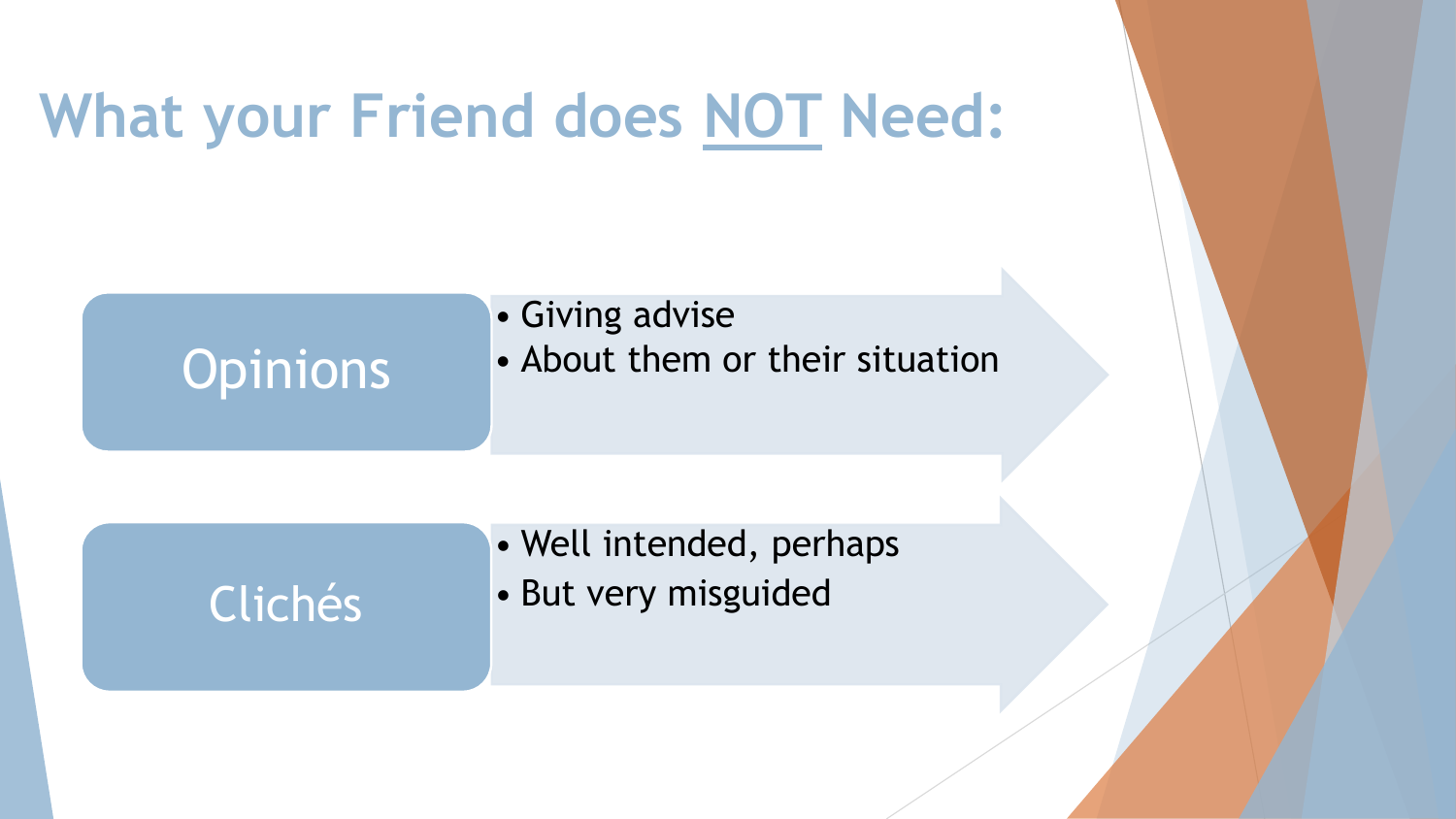### What your friend does need:

#### **KEEP IT SIMPLE:**

Warmth more than words.

Hugs or Hand Shakes or a High Five.

#### **BE AVAILABLE**:

A daily walk together.

Invite to tea/coffee at the house.

#### **RESPECT**:

Each person grieves differently.

Be a respectful, quiet, listening presence.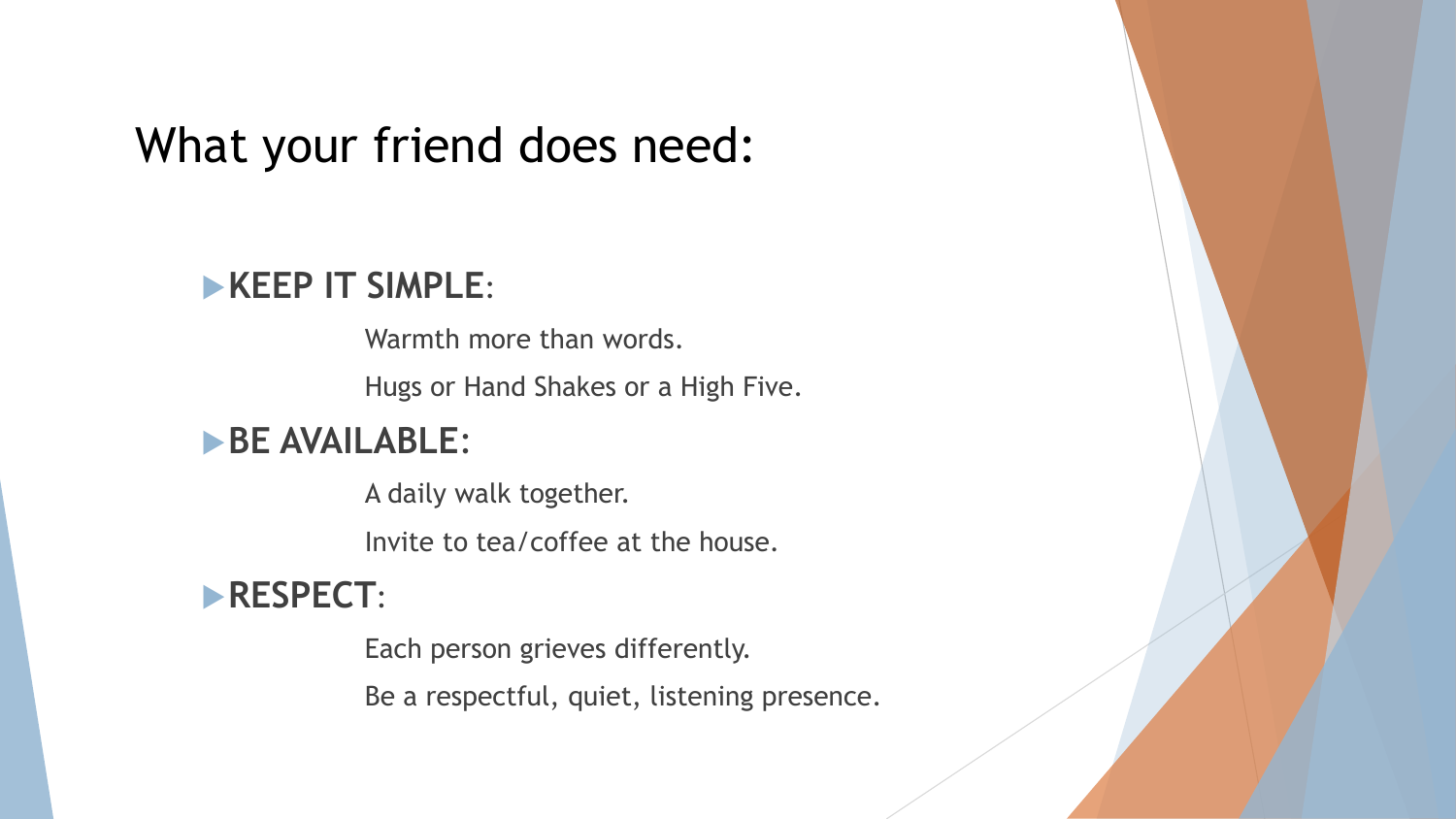# There is hope….